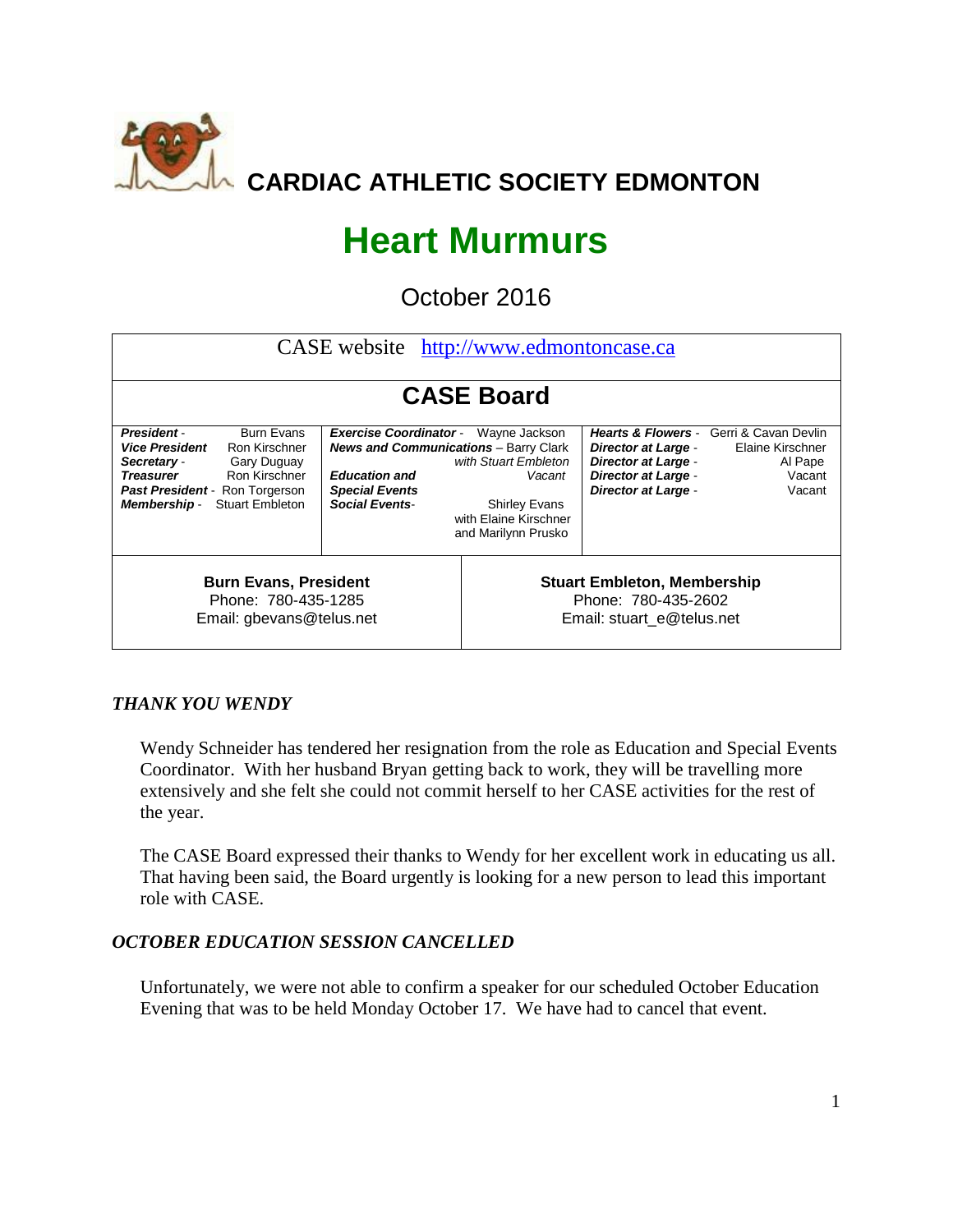#### *GOLF WRAP UP*

The regular CASE golfers held their year-end tournament on September 14th at Twin Willows Golf Club. Ten golfers competed to see who would have bragging rights over the winter. When the final tally was in Richard Schopff was the best golfer of the day. Improving on his overall average by 2 stokes Gary Duguay had the Low Net score. Showing his skill with the short game Gerry Stemke won Closest to the Pin honours. Not to be outdone in the skills category Victor Fernandez sank the longest putt. Finally aided by the wind Gary Duguay won the longest drive. To celebrate their achievements, the golfers and a few former golfers along with their wives had a pot-luck supper in the home of Gary and Maureen Duguay. The weather was perfect and to food was spectacular.

# *THE FLU AND PEOPLE WITH MEDICAL CONDITIONS*

People with certain chronic (long-term) medical conditions are at risk for [flu complications.](http://bodyandhealth.canada.com/channel_section_details.asp?text_id=5756&channel_id=2113&relation_id=95912&rot=5) While most people recover from the flu in 7 to 10 days without any lasting health problems for some people, the flu can cause serious complications, such as:

- pneumonia (a lung infection)
- bronchitis (inflammation of the airways)
- croup (an airway infection that causes a "barking" cough and is most common in children under 5)
- ear infections
- sinus infections
- encephalitis (a brain infection)
- sepsis (a blood infection)
- dehydration

Because of the stress it puts on the body, the flu can also worsen certain chronic health conditions, such as asthma, heart disease, and diabetes.

In Canada, about 20,000 people are hospitalized each year due to flu complications and, every year, between 2,000 and 8,000 Canadians die from the flu and its complications. Some groups are most at risk from the flu and its complications:

- **Heart disease** People with heart disease, such as congenital heart disease, coronary artery disease, or congestive heart failure (CHF), are at risk of flu complications. In fact, people with heart disease are more likely to die of the flu or its complications than people with any other chronic medical condition. The flu can make heart disease worse but it is not known exactly why this happens.
- **Lung disease** The flu and lung disease both stress the lungs. People with lung diseases such as asthma, cystic fibrosis, or chronic obstructive pulmonary disorder (COPD) are at risk of flu complications and the flu can make the symptoms of lung disease worse.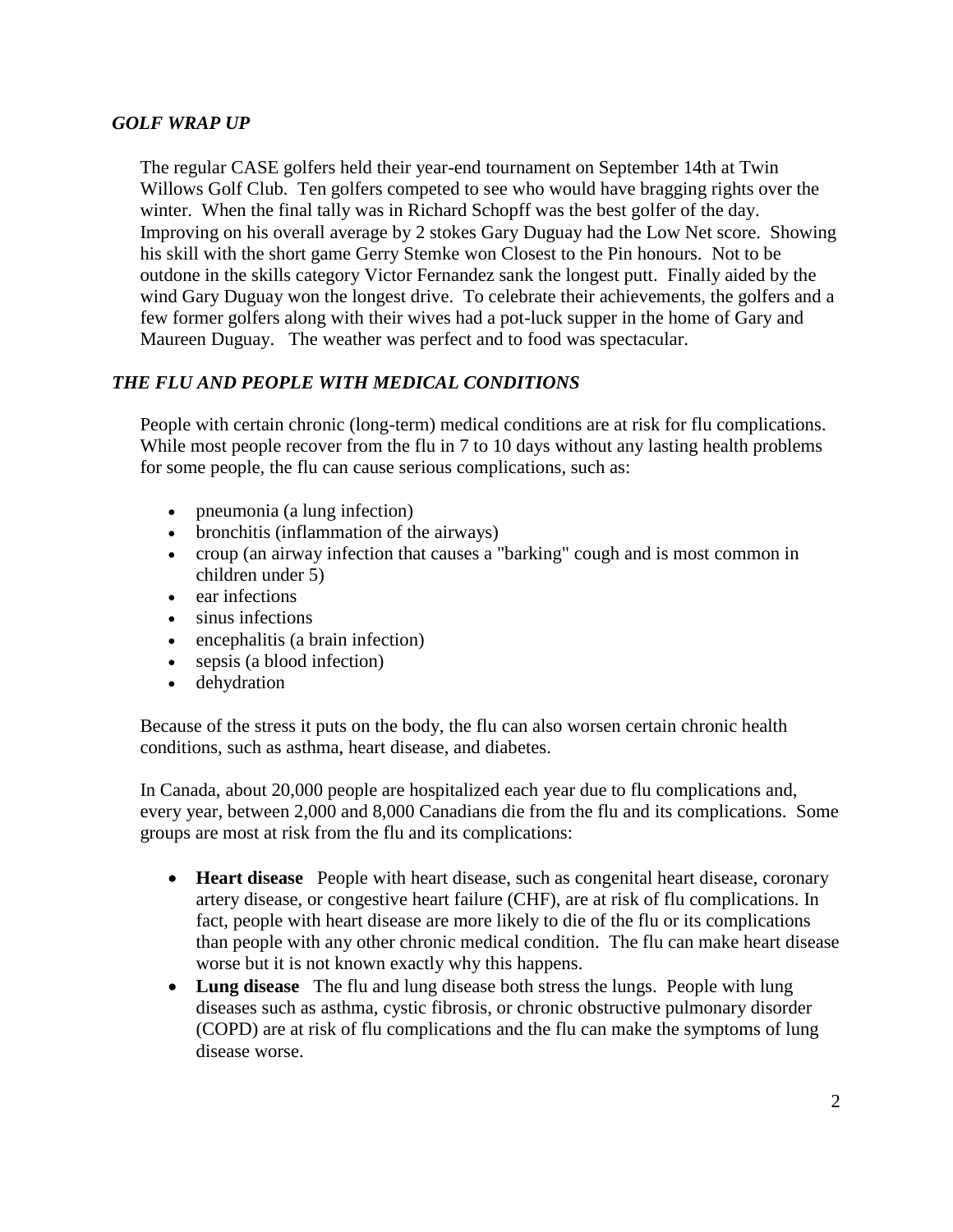- **Diabetes** People with diabetes can have a harder time fighting off infections, and most flu complications are caused by infections. People with diabetes are at a higher risk of other medical conditions that can increase the risk of flu complications, such as heart and kidney disease.
- **Weakened immune system** The immune system helps your body fight infections. A weakened immune system can put someone at risk of flu complications by making it harder to fight the flu and other infections that may occur as complications of the flu (such as pneumonia). The flu also tends to last longer in people with weakened immune systems.
- **Other conditions** the risk of flu complications is increased for those with kidney or liver problems, neurological problems, such as brain disorders, spinal cord injury, nerve disorders, cerebral palsy, epilepsy, stroke, developmental delay, and muscular dystrophy, blood disorders, such as sickle cell anemia, metabolic disorders, such as mitochondrial disorders and inherited metabolic disorders

Try these tips to reduce your risk of flu complications:

- Take steps to [prevent the flu.](http://bodyandhealth.canada.com/channel_section_details.asp?text_id=5764&channel_id=2113&relation_id=95925&rot=5) Get a flu shot. If you have not had a shot of pneumococcal vaccine (to reduce the risk of pneumonia) you should be vaccinated. Both these shots are free in Alberta from your health unit.
- If you are at risk of flu complications and have [symptoms of the flu,](http://bodyandhealth.canada.com/channel_section_details.asp?text_id=5755&channel_id=2113&relation_id=95912&rot=5) [see your doctor](http://bodyandhealth.canada.com/channel_section_details.asp?text_id=5767&channel_id=2113&relation_id=95956&rot=5) as soon as possible. Your doctor may prescribe an [antiviral medication,](http://bodyandhealth.canada.com/channel_section_details.asp?text_id=5762&channel_id=2113&relation_id=95922&rot=5) which can reduce the risk of complications, reduce symptoms, and shorten the length of illness if taken within 48 hours of the start of your symptoms. If you are diagnosed with the flu, follow your doctor's instructions for [flu treatment.](http://bodyandhealth.canada.com/channel_section_details.asp?text_id=5762&channel_id=2113&relation_id=95922&rot=5) Follow your doctor's instructions for managing your chronic medical conditions and continue your medications for these conditions as directed by your doctor. Also follow any special instructions your doctor may give you about managing your medical condition during an illness such as the flu.

Sources:

[http://bodyandhealth.canada.com/channel\\_section\\_details.asp?text\\_id=5759&channel\\_id=2113&relation\\_i](http://bodyandhealth.canada.com/channel_section_details.asp?text_id=5759&channel_id=2113&relation_id=95916) [d=95916](http://bodyandhealth.canada.com/channel_section_details.asp?text_id=5759&channel_id=2113&relation_id=95916) and [http://bodyandhealth.canada.com/channel\\_section\\_details.asp?text\\_id=5756&channel\\_id=2113&relation\\_i](http://bodyandhealth.canada.com/channel_section_details.asp?text_id=5756&channel_id=2113&relation_id=95912&rot=5) [d=95912&rot=5](http://bodyandhealth.canada.com/channel_section_details.asp?text_id=5756&channel_id=2113&relation_id=95912&rot=5)

# *[YOUR RESTING HEART RATE AND CURRENT AND FUTURE HEALTH](http://www.health.harvard.edu/blog/resting-heart-rate-can-reflect-current-future-health-201606179806)*

One of the easiest, and maybe most effective, ways to gauge your health can be done in 30 seconds with two fingers. Measuring your resting heart rate (the number of heart beats per minute while you're at rest) is a real-time snapshot of how well your heart muscle is functioning.

It's easy to do. Place your index and middle finger on your wrist just below the thumb, or along either side of your neck, so you can feel your pulse. Use a watch to count the number of beats for 30 seconds and double it to get your beats per minute. Repeat a few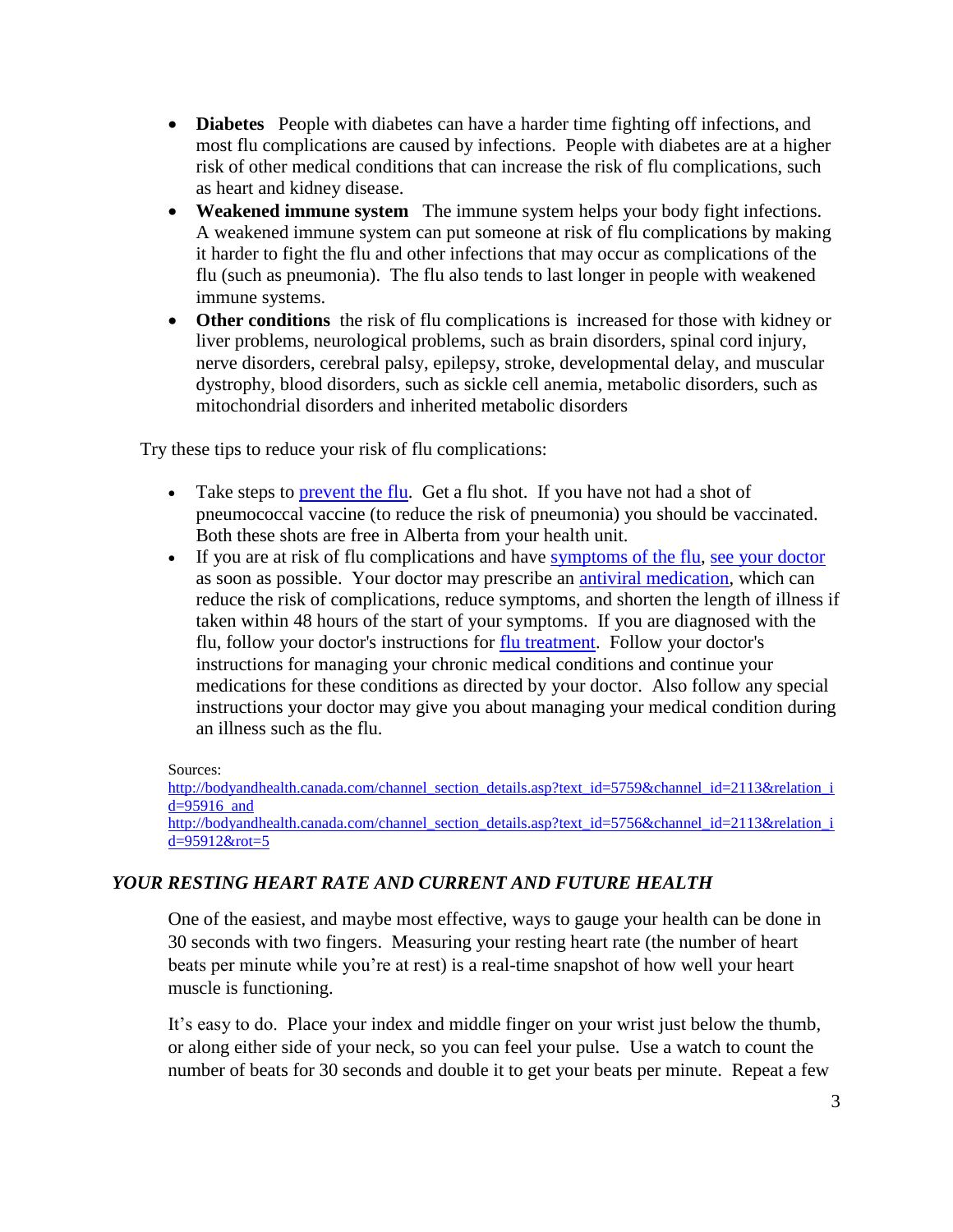times to ensure an accurate reading. A resting heart rate (RHR) between 60 and 100 beats per minute is considered normal for adults.

Your RHR, when considered in the context of other markers, such as blood pressure and cholesterol, can help identify potential health problems as well as gauge your current heart health. A lower RHR can mean a higher degree of physical fitness, which is associated with reduced rates of cardiac events like heart attacks. A high RHR could be a sign of an increased risk of cardiac risk in some situations, as the more beats your heart has to take eventually takes a toll on its overall function."

In fact, research has found that a RHR near the top of the 60 to 100 range can increase your risk for cardiovascular disease and even early death. For example, a 2013 study tracked the cardiovascular health of about 3,000 men for 16 years and found that a high RHR was linked with lower physical fitness and higher blood pressure, body weight, and levels of circulating blood fats. The researchers found the higher a person's RHR, the greater the risk of premature death. Specifically, an RHR between 81 and 90 doubled the chance of death, while an RHR higher than 90 tripled it.

While a low RHR often suggests greater physical fitness, some situations can make your RHR too low, which may cause occasional dizziness or fatigue. This may be the result of the electrical nodes of the heart aging, or not transmitting electrical signals correctly. It is recommended that you check your RHR a few times per week and at different times of the day. RHR can be influenced by many factors, including stress and anxiety, circulating hormones, and medications such as antidepressants and blood pressure drugs. You should talk with your doctor if your resting heart rate is regularly on the high end. If your RHR is within the normal range, or a bit high, there are ways to lower it and keep it within its proper range. One example is keeping your cholesterol levels in check. Another reliable way to lower your RHR is to exercise. Even small amounts of exercise can make a change. However, the intensity of the exercise is key. [One study](http://www.nature.com/jhh/journal/v24/n3/full/jhh200951a.html) that involved 55-year-old adults found that just one hour per week of high-intensity aerobic training (about 66% of maximum effort) lowered RHR more efficiently than a lowintensity effort (33% of max effort).

Some tips for measuring your resting heart rate are:

- Do not take your RHR within one to two hours after exercise or a stressful event. Your heart rate can stay elevated after strenuous activities.
- Wait at least an hour after consuming caffeine, which can cause heart palpitations and make your heart rate rise.
- The American Heart Association recommends checking your resting heart rate first thing in the morning (but before you get out of bed).

Source: June 17, 2016, [Matthew Solan,](http://www.health.harvard.edu/blog/author/msolan) Executive Editor, Harvard Men's Health Watch